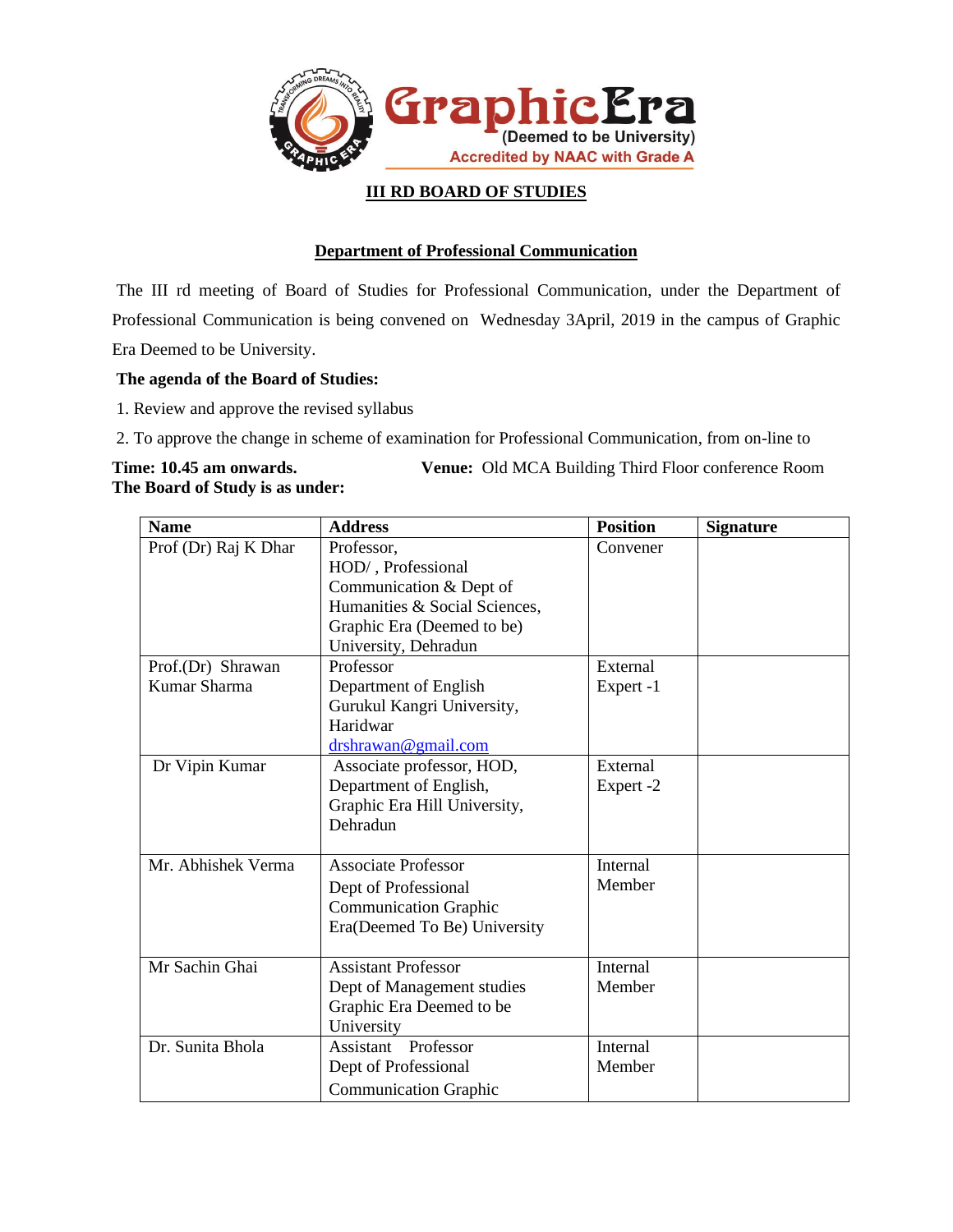|                  | Era(Deemed To Be) University                                                                                       |        |  |
|------------------|--------------------------------------------------------------------------------------------------------------------|--------|--|
| Mrs Shweta Bajaj | <b>Assistant Professor</b><br>Dept Of Professional<br><b>Communication Graphic</b><br>Era(Deemed To Be) University | Member |  |

#### Prof Raj. K. Dhar  **(Convener Board of Studies)**

#### **Copy to:**

- 1. Hon'ble President' Office for his kind information
- 2. Vice Chancellor's office
- 3. Pro- vice chancellor's office
- 4. Registrar
- 5. Finance Officer
- 6. Convener BOS for necessary action
- 7. All the above members
- 8. File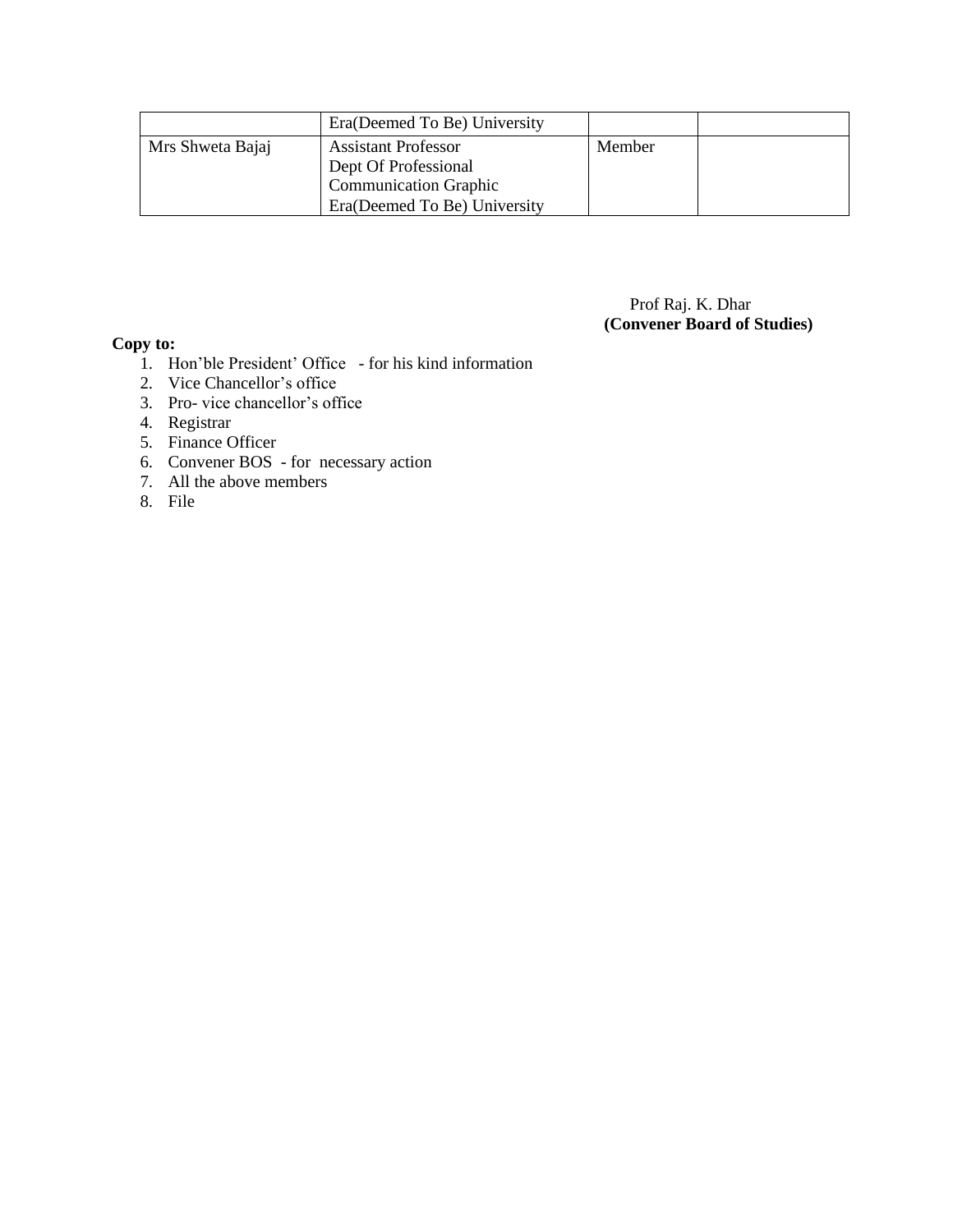

## **OBJECTIVE OF THE COURSE:**

Professional Communication trains students in the utilization of the various communications methods and professional techniques, use of language; improve listening and speaking skills and gain knowledge of today's professional marketplace. This course forms an important part of all undergraduate degree programs because it focuses on language and applications of language in various occupations and fields. Students learn how to use the writing process to produce informative and persuasive research papers, email, résumés, cover letters, and presentations. Students will also learn strategies for communicating effectively and persuasively with different audiences.

## **Methods of Instruction:**

The course follows the following pedagogical methods for effective delivery , understanding and practical application of the linguistic skills:

- 1. lecture/discussion
- 2. group work
- 3. peer review
- 4. Faculty feedback on students' work
- 5. Role play
- 6. Language lab
- 7. Presentation (individual or group)
- 8. Assignments

## **Means of Assessment**

Students will be assessed using a variety of evaluations, both written and oral, such as the following:

- 1. Quizzes/tests/short writing.
- 2. Presentation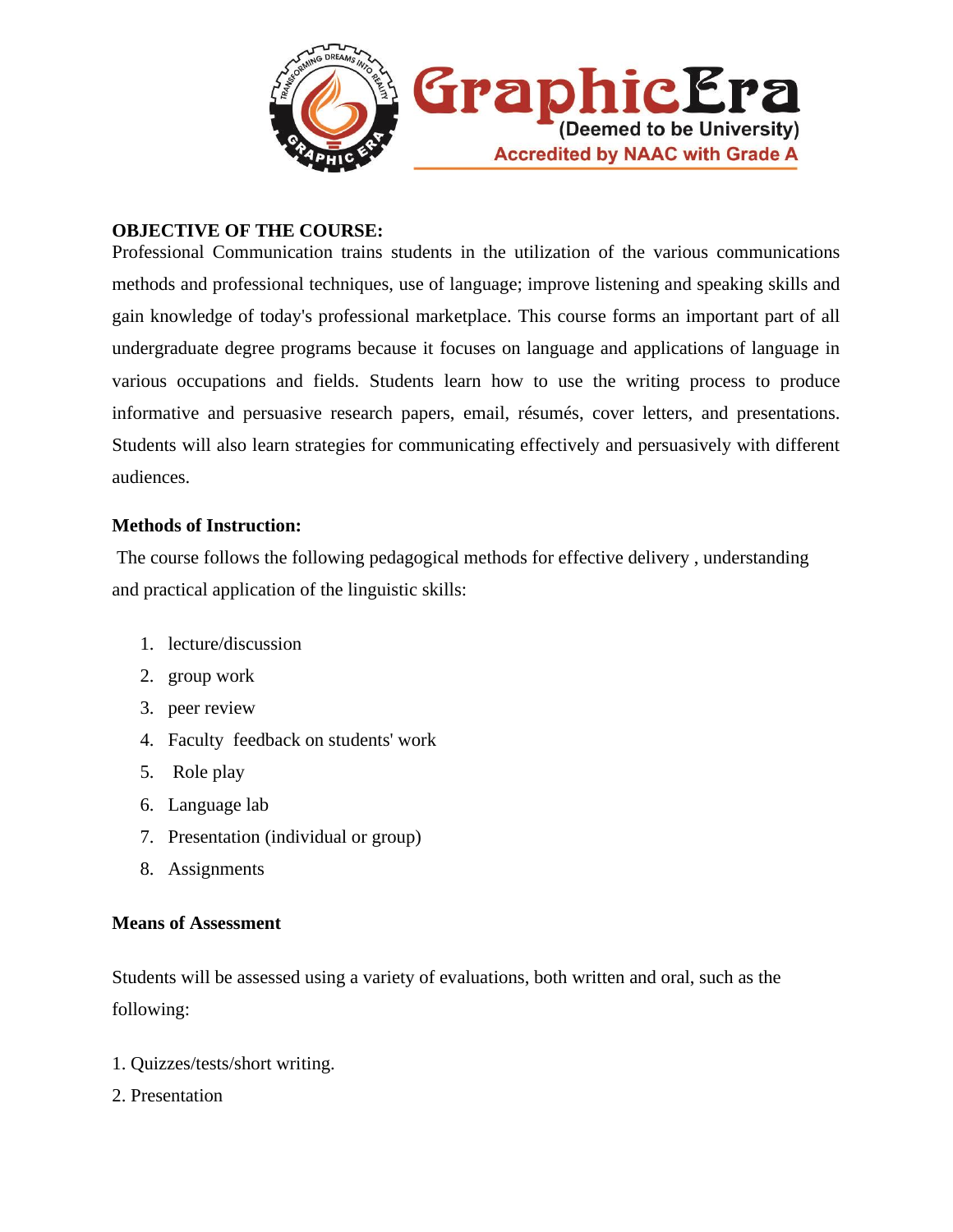- 3. Participation in group discussions.
- 4. Role play

## **Action Plan for improving students' communication skills**

#### **Practice conversation skills.**

Conversation is one of the most basic and essential communication skills. It enables people to share thoughts, opinions, and ideas, and receive them in turn. Although it may appear simple on the surface, effective conversations include a give-and-take exchange that consists of elements such as:

- body language
- eye contact
- summarizing
- paraphrasing
- responding

## **Use of technology.**

From audio books to apps, there is a multitude of technological resources that can be used for improving student communication skills. Students can listen to or read along with audio books to hear how the speaker pronounces and enunciates different words or phrases. University has a well equipped language lab and it would be mandatory for students to work in that Lab

#### **Reinforce active listening.**

Communication isn't just about speaking; it's also about listening. Faculty will help their students develop listening skills by reading a selection of text aloud, and then having the class discuss and reflect on the content. Reinforce building good listening skills by encouraging students to practice asking clarifying questions to fully understand the speaker's intended message.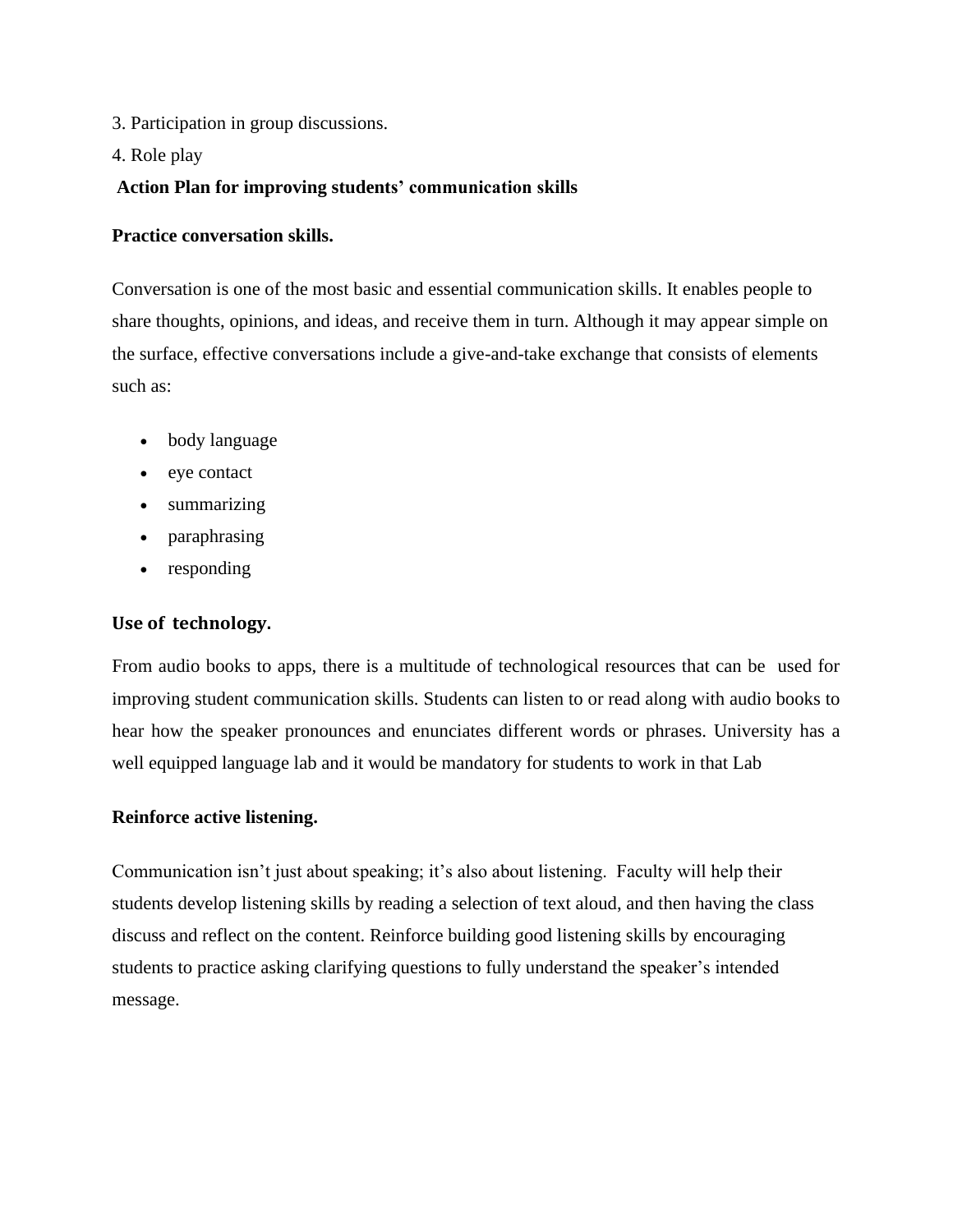#### **Offering group presentations and assignments:**

As team-building exercises the faculty will encourage group discussions among students and involve them in making short speeches on current topics and on the issues of their liking. They will be taught peer reviewing of speeches and discussions. This is can also help students sharpen both oral and written communication skills. Not only does it offer students the chance to work in small groups, thereby reducing some of the pressure, but it also gives them the opportunity to debate their opinions, take turns, and work together towards a common goal.

#### **Ask open-ended questions.**

As professional students have to conduct meetings, make speeches and hold both formal and informal conversations, therefore they require more than a one- or two-word response. The faculty will ask open-ended questions to inspire discussion and demonstrate that there are multiple ways to perceive and answer a question. Faculty might set a timer for short informal conversations and challenge students to use open-ended questions.

For example, for a question "what did you like best about the song, there would be a great deal of information the students will provide than on the question, "did you like the song? It is imperative that the faculty get each student to speak.

#### **Use tasks and activities that foster critical thinking:**

Another task-based method for improving student communication skills would be through critical thinking exercises. These can be done verbally or through written assignments that give students the chance to answer questions creatively using their own words and expressions.

#### **Offer reflective learning opportunities.**

Faculty can get the students to record their reading selected text or videotaping group presentations to assess their communication strengths and weaknesses. Students can reflect on their oral performance in small groups. Then, ask each student to critique the others so that they can get used to receiving constructive criticism.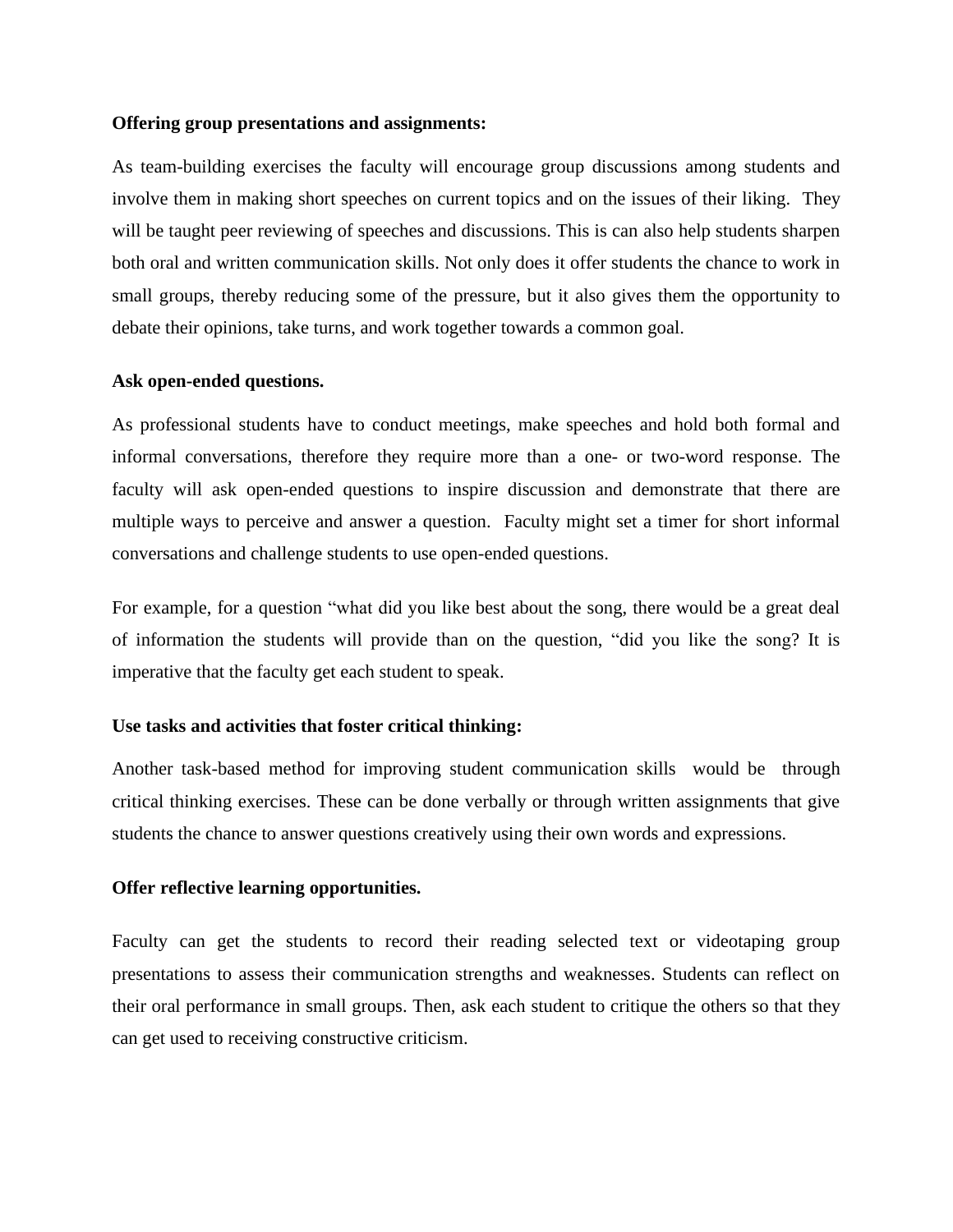#### **Find teachable moments.**

Faculty will maximize everyday happenings in the classroom environment. For example, if a student answers a question in a complicated way, the faculty might ask that they rephrase their question or challenge the class to ask clarifying questions. If an unfamiliar word pops up in a text or conversation, pause in order for the class to search for the word in the dictionary.

## **LEARNING OUTCOMES:**

After successfully completing the Professional communication course, the students will be able to

**LO 1**:Use the multi-step writing process to plan, draft, and revise reports, correspondence, and presentations.

**LO2**: Produce and deliver oral presentations on issues, concerning their trade.

**LO3:** Produce effective graphics for documents and presentations.

**LO4:** Use engineering conventions in form, format, and reference citation.

**LO5**: Demonstrate effective use of teamwork skills to complete communication tasks.

**LO6**: Use critical thinking to identify and analyze contemporary political, ethical, and social issues in engineering.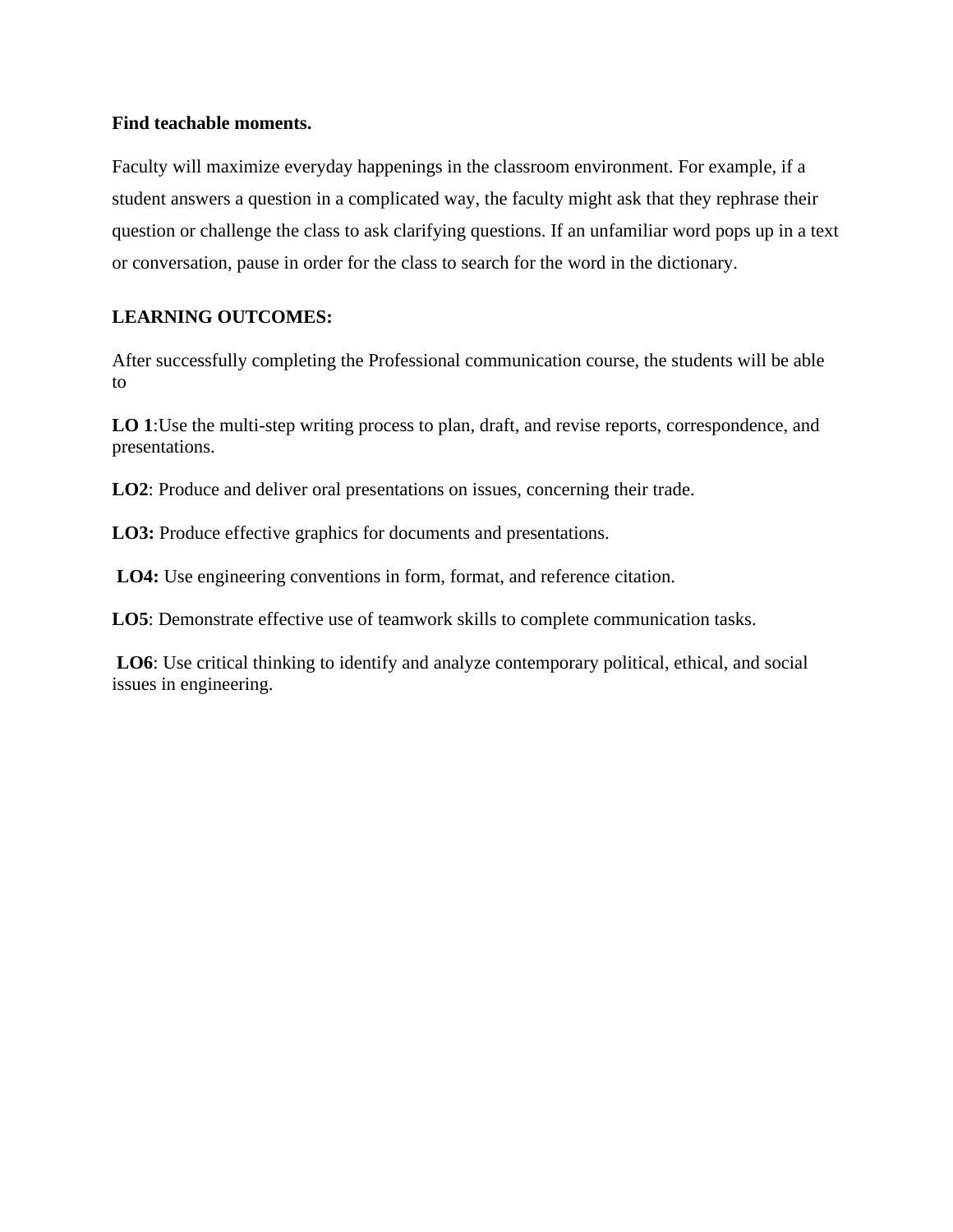**Course Title: Professional Communication Subject Code**: **THU-101**

- 1. **Contact Hours: 40**
- 2. <u>L: T: P:</u> 3. 2  $1$

# **Semester: I**

# **4. Mode of Examination: Written**

# **Course Outcomes: After completion of the course students will be able to:**

- CO1. Comprehend grammatical rules so that it is easier for them to converse and write in correct English.
- CO2. Enhance their speaking skills through improvement in their vocabulary.
- CO3. Develop an understanding of effective nonverbal expressions and speaking skills which will instill in them the confidence of a good speaker.
- CO4. Demonstrate advanced interpersonal communication, business etiquette and relationship building skills
- CO5. Use the skills and knowledge of communication in their professional life and in career building exercise.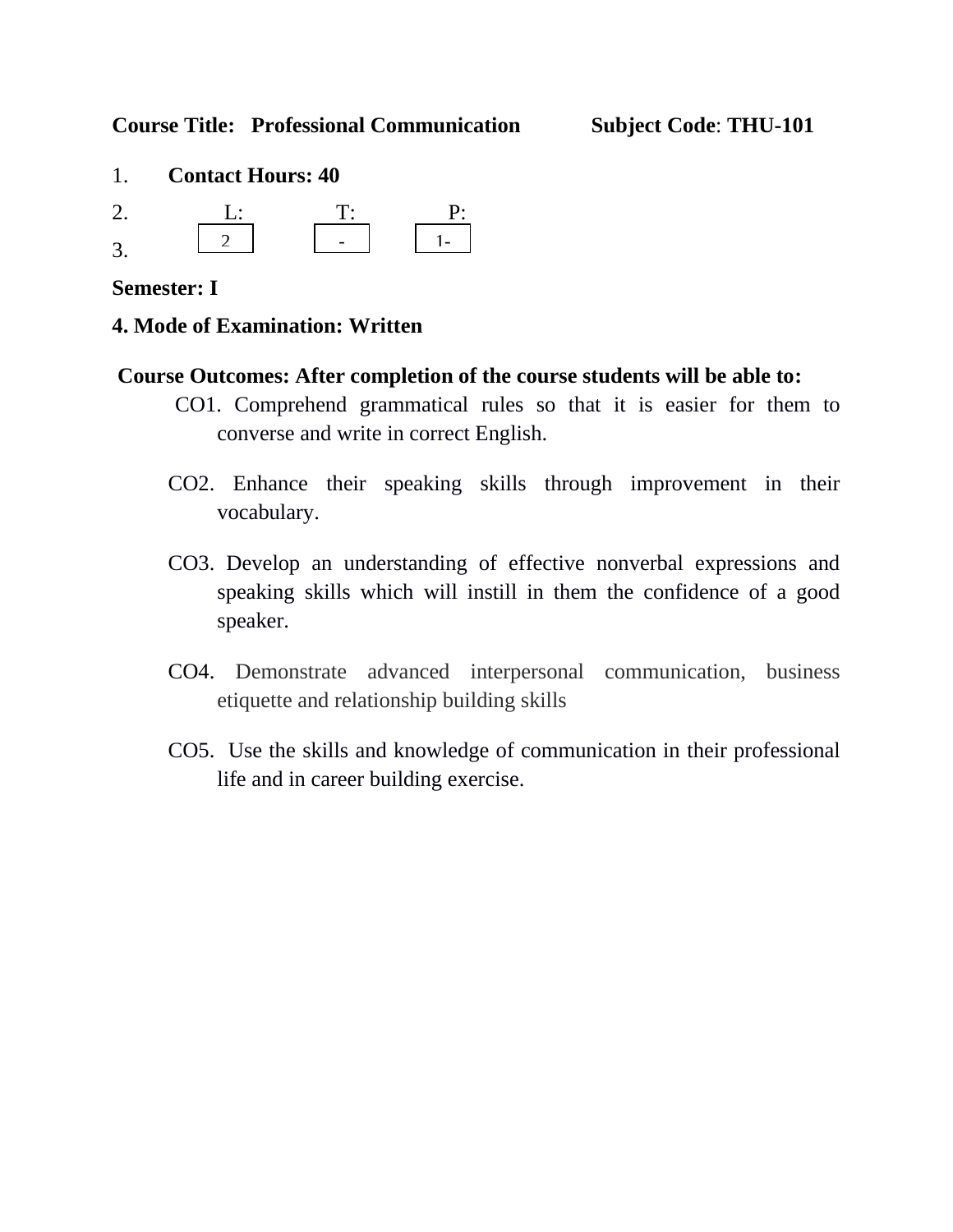# **Detailed Syllabus**

| s.n.         | <b>CONTENTS</b>                                                                                                                                                                                                                                                                                                                          | <b>Practical</b>                                                                                                                                                                                                                                                                                                                                                                                         | <b>Contact</b><br><b>Hrs</b> |
|--------------|------------------------------------------------------------------------------------------------------------------------------------------------------------------------------------------------------------------------------------------------------------------------------------------------------------------------------------------|----------------------------------------------------------------------------------------------------------------------------------------------------------------------------------------------------------------------------------------------------------------------------------------------------------------------------------------------------------------------------------------------------------|------------------------------|
| $\mathbf{1}$ | <b>UNIT I</b><br><b>Functional grammar</b><br>Parts of speech<br>1)<br>Different verb forms<br>2)<br>Identification of tenses<br>3)<br>Formation of sentences<br>4)<br>using different form of<br>tenses<br>Usage of parts of speech<br>5)<br>Spotting errors<br>6)<br>Concord : agreement of<br>7)<br>verb- with subject, with<br>tense | 1) Usage of parts of speech in describing events,<br>places and introducing self.<br>2) Quiz related to verb forms<br>3) Relating anecdotes in different tenses<br>4) urge students to converse using different parts<br>of speech<br>5) practice with students how to spot<br>grammatical errors<br>6) Practice exercises to be done. Teaching to<br>identify the errors.<br>7) Language lab activities | 18                           |
| 11           | <b>UNIT II</b><br><b>Vocabulary building</b><br>1) One word substitution<br>Synonyms<br>2)<br>Antonyms<br>3)<br>Homonyms<br>4)<br>Avoiding Indianism in<br>5)<br>usage of English language                                                                                                                                               | 1) Exercises to use words in sentences.<br>2) Rigorous sessions on vocabulary building in<br>language lab.<br>3) Play method of pointing commonly made<br>errors by speaking English. Teach through<br>common mistake example: like 'do the needful',<br>'pindrop silence', 'waiting on the gate' etc                                                                                                    | 6                            |
|              | $Unit - III$<br>Communication<br>Introduction to<br>1)<br>communication : Non verbal<br>aspects<br>Etiquettes of telephone<br>2)<br>conversation.<br>Role play: Mock Sessions<br>3)                                                                                                                                                      | 1) Teaching with the help of videos how to use<br>kinesics, proximics, tone, pitch, pace, accent<br>, modulation of voice and appearance and other<br>facial parts to show a positive body language.<br>2) Role play:<br>I. Identify the situation<br>II. Set up a scenario in enough detail for it to<br>feel "real."<br>III. Assign roles                                                              | 6                            |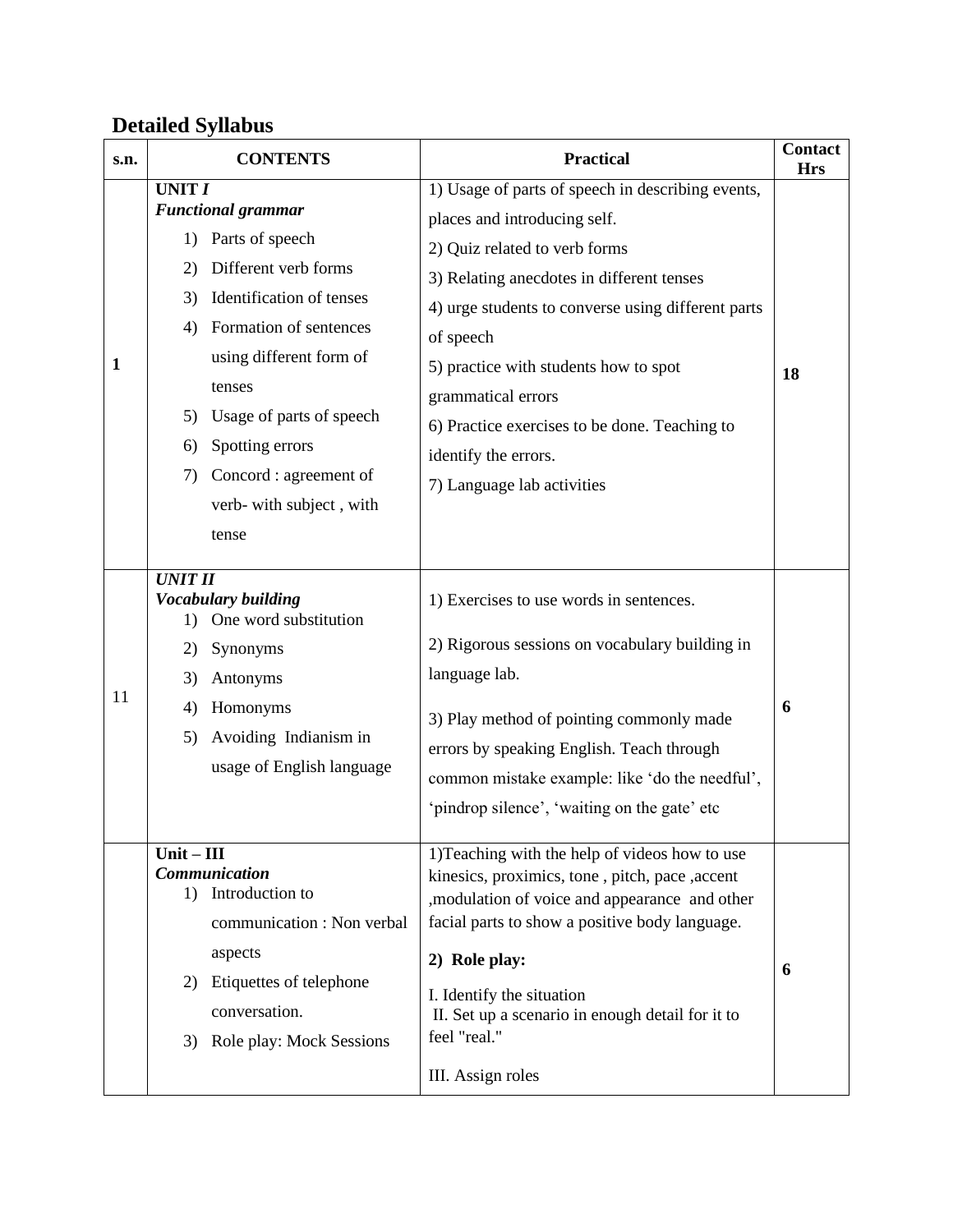|                                                                                                                                                                              | IV. Act out the scenario.<br>V. Discuss what students have learnt.                                                                                                                                                                                   |                  |
|------------------------------------------------------------------------------------------------------------------------------------------------------------------------------|------------------------------------------------------------------------------------------------------------------------------------------------------------------------------------------------------------------------------------------------------|------------------|
| $Unit - IV$<br><b>Effective handling of issues</b><br>1) Use of concept of small talks<br>Giving and receiving<br>2)<br>feedback<br>Handling complaints<br>3)<br>effectively | V1) Involve the students in small talk on<br>weather, health, appreciation of a film,<br>introducing themselves.<br>VII) Show some videos on small talk.<br>VIII) Lang lab: activity on how to make a<br>conversation.                               | 6                |
| $Unit - V$<br>Written communication<br>Memo writing<br>1)<br>Notice/ Report writing<br>2)<br>Agenda, minutes of the<br>3)<br>meeting                                         | 1)Hold a meeting on any issue in the class and<br>give each student the task of preparing a notice<br>and the agenda of the meeting. Let one group<br>prepare the minutes of the meeting.<br>2) This could also be given as class work<br>assignment | $\boldsymbol{4}$ |
|                                                                                                                                                                              | <b>Total</b>                                                                                                                                                                                                                                         | 40               |

#### **Reference Books:**

- Professional communication by Rajhans Gupta- Pragati Prakashan
- Professional communication by R.P. Singh –Oxford
- Business communication by M.K. Sehgal and Vandana Khetrapal-excel books
- Basic technical communication by Malti Agarwal- Krishna Educational
- English in easy by Chetan Anand Singh- B.S.C Publication
- Thesaurus- Oxford publication
- Pronunciation book on linguistics-oxford publication
- English pronouncing dictionary by Daniel Jones-Cambridge university press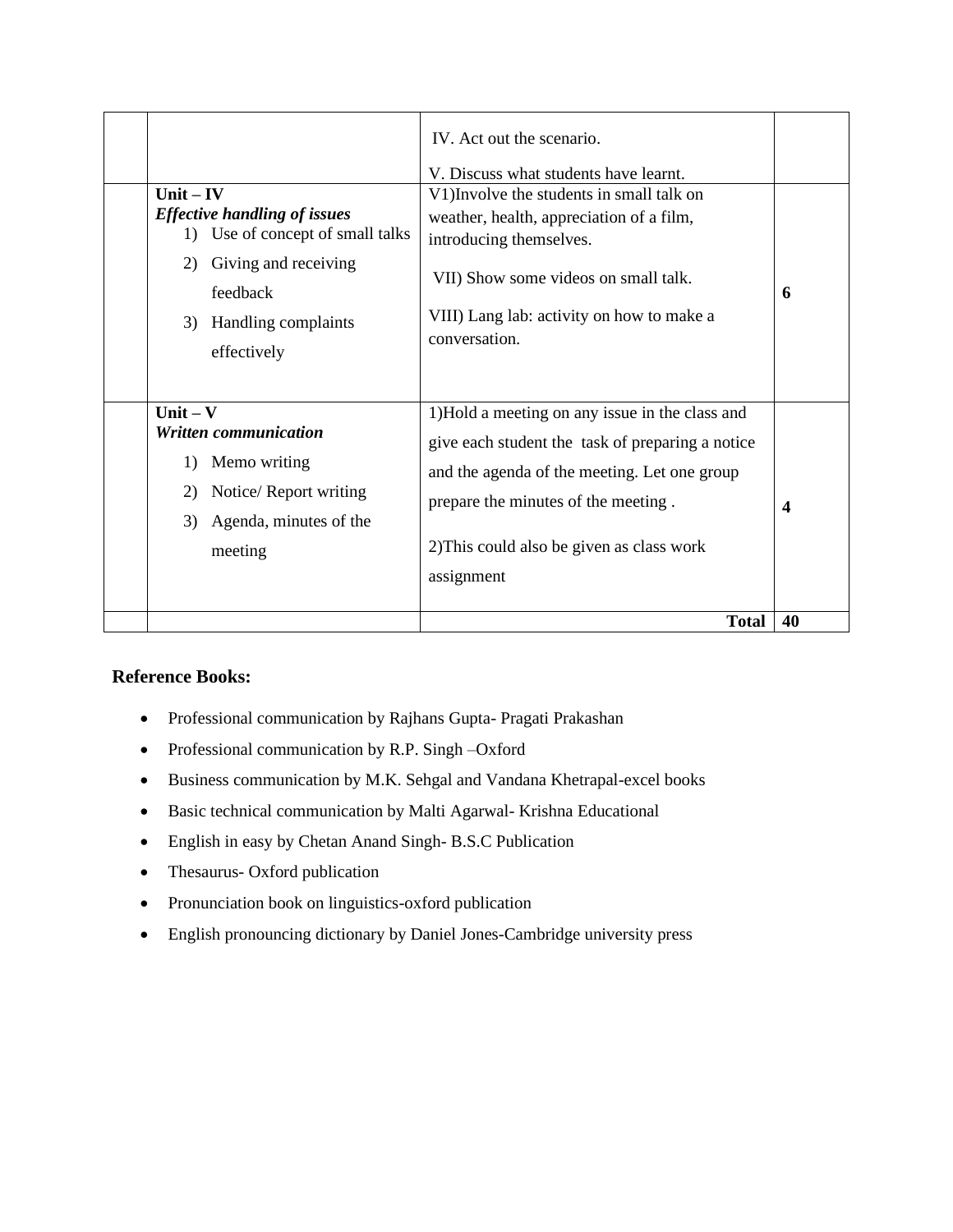# **Course Title: Advanced Professional Communication Subject Code:** THU-201

1. Contact Hours: 40 hours



2. Semester: II

# 3. **Mode of Examination: Written**

# **Course Outcomes: After completion of the course students will be able to:**

- CO1. Understand and correctly apply rules of grammar for enhancing intrapersonal and interpersonal skills.
- CO2. Demonstrate develop clear thinking, coherence in writing and apply unity in writing.
- CO3. Use correct vocabulary in their spoken and written English.
- CO4. Evaluate and assess the speaking patterns of self and others to excel in interviews and extemporaneous speaking.
- CO5. Understand the importance of effective use of written, oral and digital communication modes geared to a range of business audiences.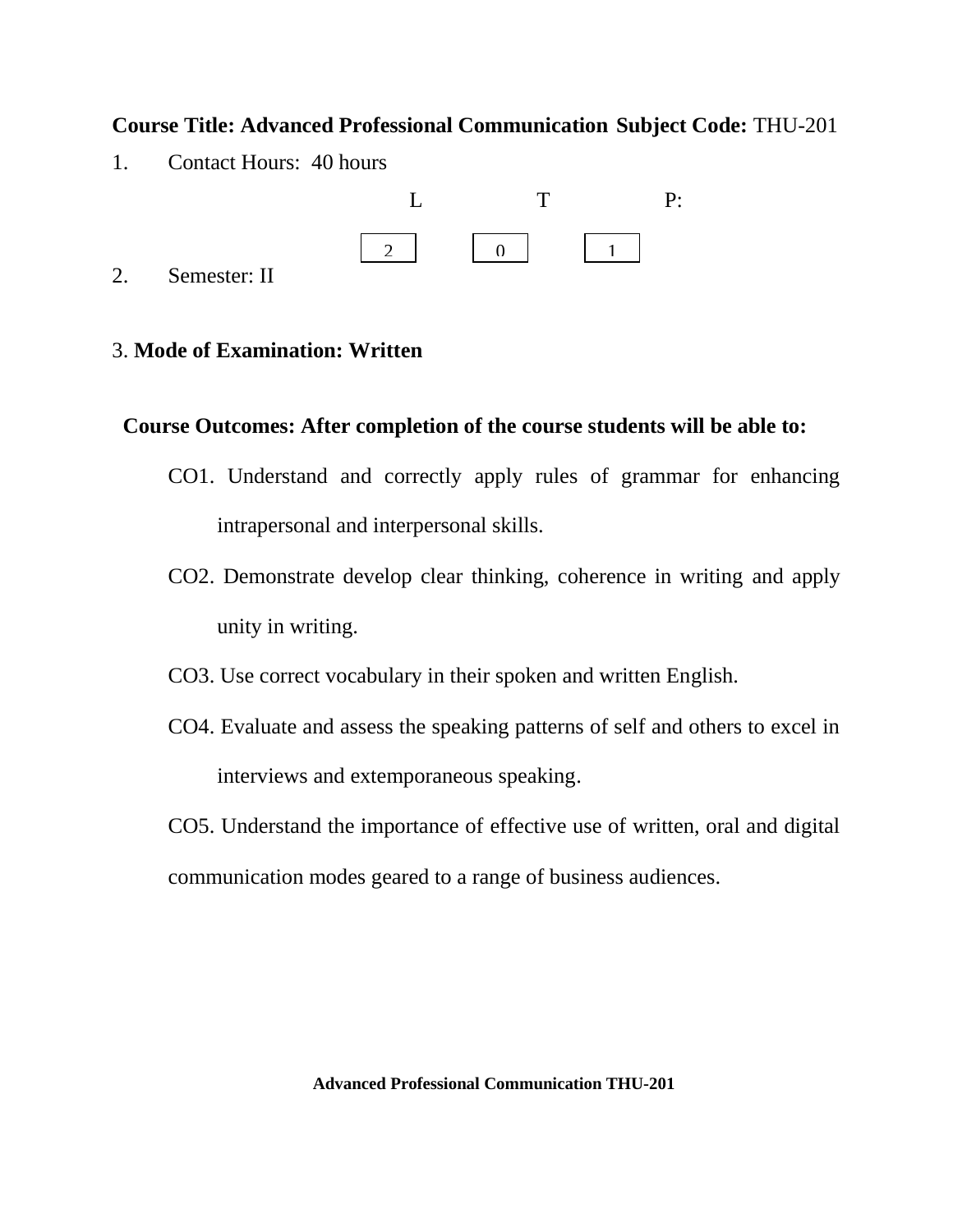|                                            | <b>CONTENTS</b>                                                                                                                                                                                                                                                                                                        | <b>Practical work</b>                                                                                                                                                                                                                                                                                                                                                                                                                                                                                                                                                                                                                                                                                                                                                                                                                                                                                                                | <b>Contact</b><br><b>Hrs</b> |
|--------------------------------------------|------------------------------------------------------------------------------------------------------------------------------------------------------------------------------------------------------------------------------------------------------------------------------------------------------------------------|--------------------------------------------------------------------------------------------------------------------------------------------------------------------------------------------------------------------------------------------------------------------------------------------------------------------------------------------------------------------------------------------------------------------------------------------------------------------------------------------------------------------------------------------------------------------------------------------------------------------------------------------------------------------------------------------------------------------------------------------------------------------------------------------------------------------------------------------------------------------------------------------------------------------------------------|------------------------------|
| Unit $-I$<br><b>Writing Skills</b>         | 1) Précis writing: Do's and don'ts:<br>3) Paragraph Writing -Descriptive,<br>Imaginative,<br>Analytical and informative<br>4) Essay writing(300 words)                                                                                                                                                                 | 1). Exercise to be given to instill in the<br>students the précis skills.<br>2). making it mandatory for students to read<br>good easy books, autobiographies,<br>newspaper                                                                                                                                                                                                                                                                                                                                                                                                                                                                                                                                                                                                                                                                                                                                                          | 8                            |
| Unit II<br>(2)<br>3)                       | <b>Advanced vocabulary</b><br>1) Idioms and phrases<br>Phrasal Verbs.<br>Technical words(jargons)                                                                                                                                                                                                                      | 1) Lang. Lab activities                                                                                                                                                                                                                                                                                                                                                                                                                                                                                                                                                                                                                                                                                                                                                                                                                                                                                                              | 6                            |
| <b>Unit III</b><br>Soft skills<br>3)<br>4) | 1) Interviews-definition, purpose,<br>preparation , types, do's and don'ts<br>simulation exercise<br>2) Extempore speaking: simulation<br>exercises<br>Art of conversation in formal<br>settings: simulation exercises<br>JAM session: simulation exercise<br>Group discussion: dos and don'ts,<br>simulation exercise | 1) Mock interview sessions to be conducted<br>as part of practical exercise. Giving students<br>the feedback of their limitations.<br>2) Showing some good videos on interview,<br>available on net.<br>3) Making all students to deliver a talk of<br>their choice. This must be done as a surprise<br>class task, to assess the speakers' ability to<br>speak. Corrections to be done without<br>discouraging the speakers.<br>4) Group discussion sessions must be done<br>regularly. Urge each student to give his/her<br>opinions on the subject being discussed. Let<br>there be peer evaluation of the performance.<br>Alot marks at the end of each GD Session.<br>This will encourage the students to speak.<br>4) Hold JAM competition at class level,<br>Reward the good speakers and organize<br>inter-departmental sessions to encourage<br>maximum participation. Every student must<br>be encouraged to speak in JAM. | 10                           |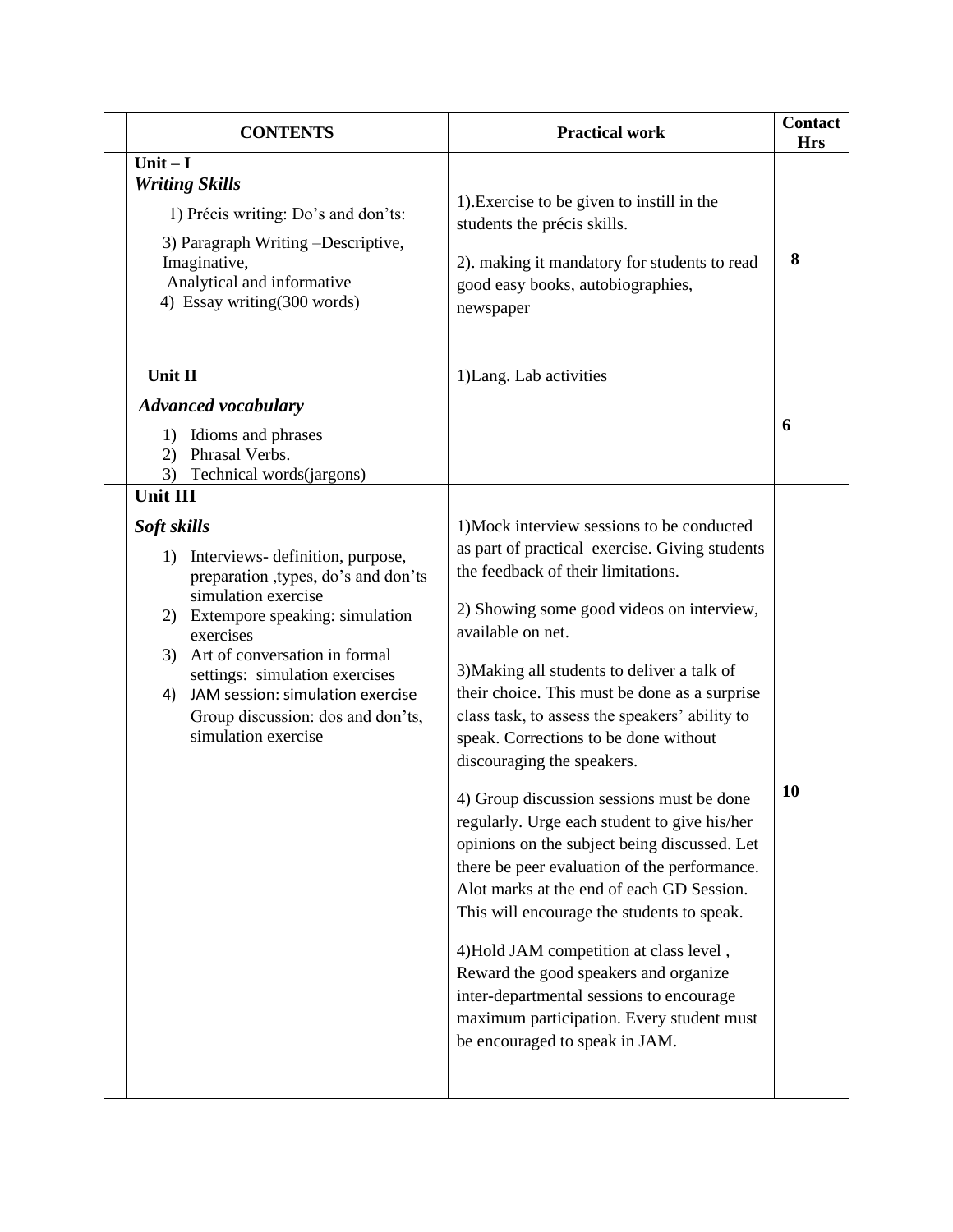| <b>Unit IV</b><br><b>Technical writing- I</b><br><b>Technical Report writing (Project</b><br>1)<br>report, feasibility report, research<br>report)<br>2) Research paper writing (format,<br>RM)<br>Technical Proposal writing (format,<br>3)<br>structure, types) | 1) Show the students some samples of<br>technical reports and teach briefly research<br>methodology. | 10 |
|-------------------------------------------------------------------------------------------------------------------------------------------------------------------------------------------------------------------------------------------------------------------|------------------------------------------------------------------------------------------------------|----|
| Unit $V$<br><b>Technical writing II</b><br>Principles of business<br>1)<br>correspondence<br>Drafting CVs, job application.<br>2)<br>Presentation skills.<br>3)                                                                                                   |                                                                                                      | 6  |
|                                                                                                                                                                                                                                                                   | <b>Total</b>                                                                                         | 40 |

#### **References**

- Professional communication by Rajhans Gupta- Pragati Prakashan
- Professional communication by R.P. Singh –Oxford
- Business communication by M.K. Sehgal and Vandana Khetrapal-excel books
- Basic technical communication by Malti Agarwal- Krishna Educational
- English in easy by Chetan Anand Singh- B.S.C Publication
- Thesaurus- oxford publication
- Pronunciation book on linguistics-oxford publication
- English pronouncing dictionary by Daniel Jones-Cambridge university press

**Course Title:** Professional Communication **Subject code:** THU301 **Semester: III**

**Credits: 02**

**Course Objectives:**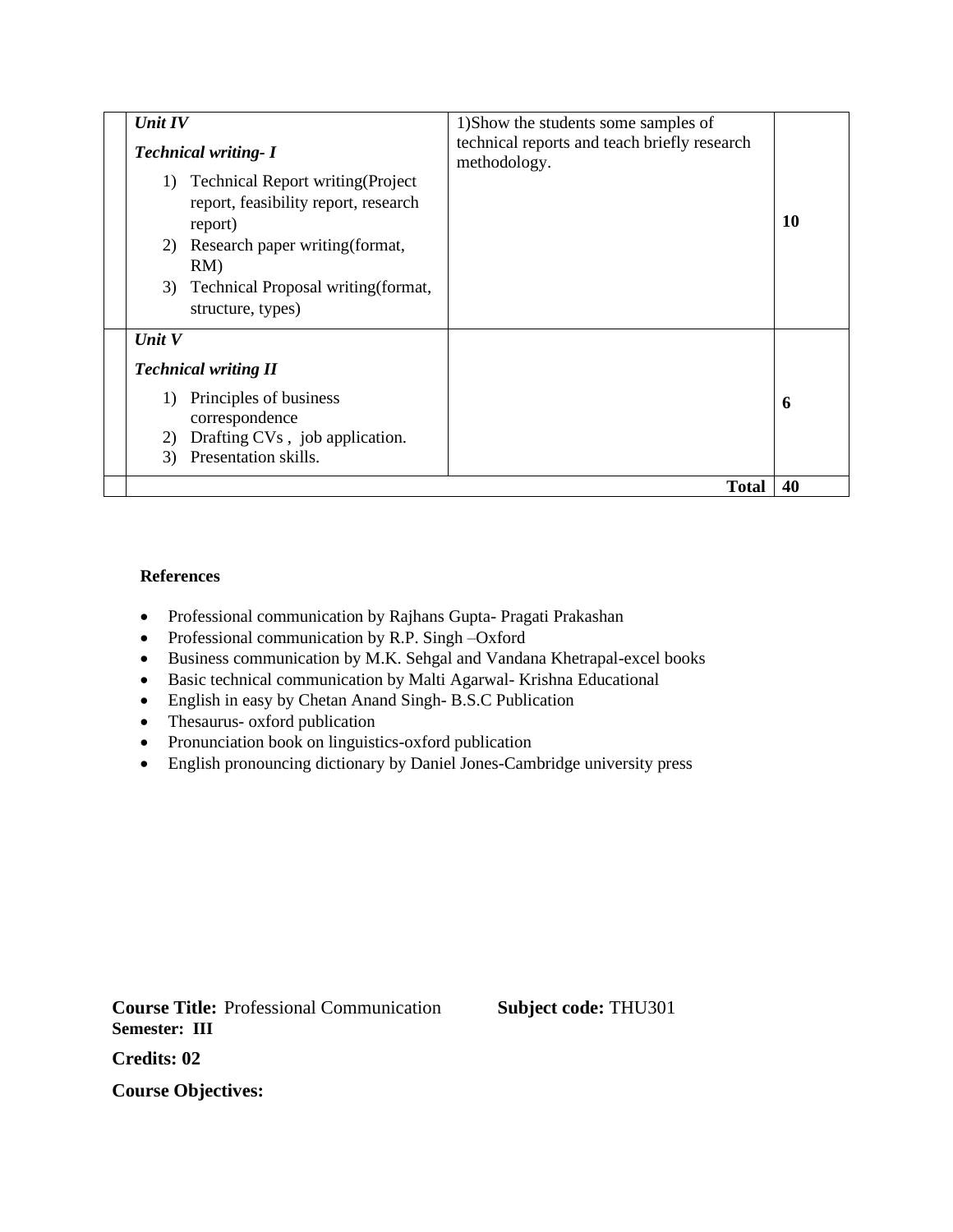- CO1: Enhance the art of factual learning by involving the students into writing based on facts.
- CO2: Utilize the oratory skills of the students to train them into presenting facts.
- CO3: Demonstrate the acquired grammar knowledge for improving analytical skills.
- CO4: Maximize the capability of students pertaining to discussion initiation, carrying on and conclusion.
- CO5: Construct the writing and oratory skills of the students by involving them into simulation exercises.

# **Course Plan:**

| Total                   | Learning Objectives                                     | Topics to be covered                                                                                                                                              |                |
|-------------------------|---------------------------------------------------------|-------------------------------------------------------------------------------------------------------------------------------------------------------------------|----------------|
| No. of                  |                                                         |                                                                                                                                                                   |                |
| Lecture                 |                                                         |                                                                                                                                                                   |                |
| S                       |                                                         |                                                                                                                                                                   |                |
| 8                       | To develop the art of Factual<br><b>Based learning</b>  | <b>Unit-1 Writing Skills</b><br>Writing based on facts<br>a) Indian Economy<br>International relation<br>b)<br>c) Business<br>Media & Crime<br>d)<br>Sports<br>e) |                |
| 6                       |                                                         | Information & Technology<br>f)                                                                                                                                    |                |
|                         | For general awareness<br>To widen the scope of learning | <b>Unit-2 Presentation Skills</b><br>Presentations based on factual based<br>learning throughout the semester                                                     | $\ddot{\cdot}$ |
| 6.                      | To develop Analytical Skills                            | Unit 3: Sentence correction Based on<br><b>Topics</b><br>Concord : Subject verb Agreement<br>Correct word usage                                                   | Level -1       |
| 5                       | To initiate a discussion                                | <b>Unit-4Group Discussion:</b><br>Formation of groups,<br>Body language in G.D,<br>Content delivery in G.D,<br>Time management in G.D                             | Level -1       |
| Total<br>lectures<br>25 |                                                         |                                                                                                                                                                   |                |

**Course title:** Professional Communication : **Subject code:** THU401 **Semester: IV Credits: 02 Course Objectives :**

CO1: Utilize the already learnt grammar skills towards accurate usage of language.

CO2: Appraise the analytical and evaluative skills of the students for improved interpretation.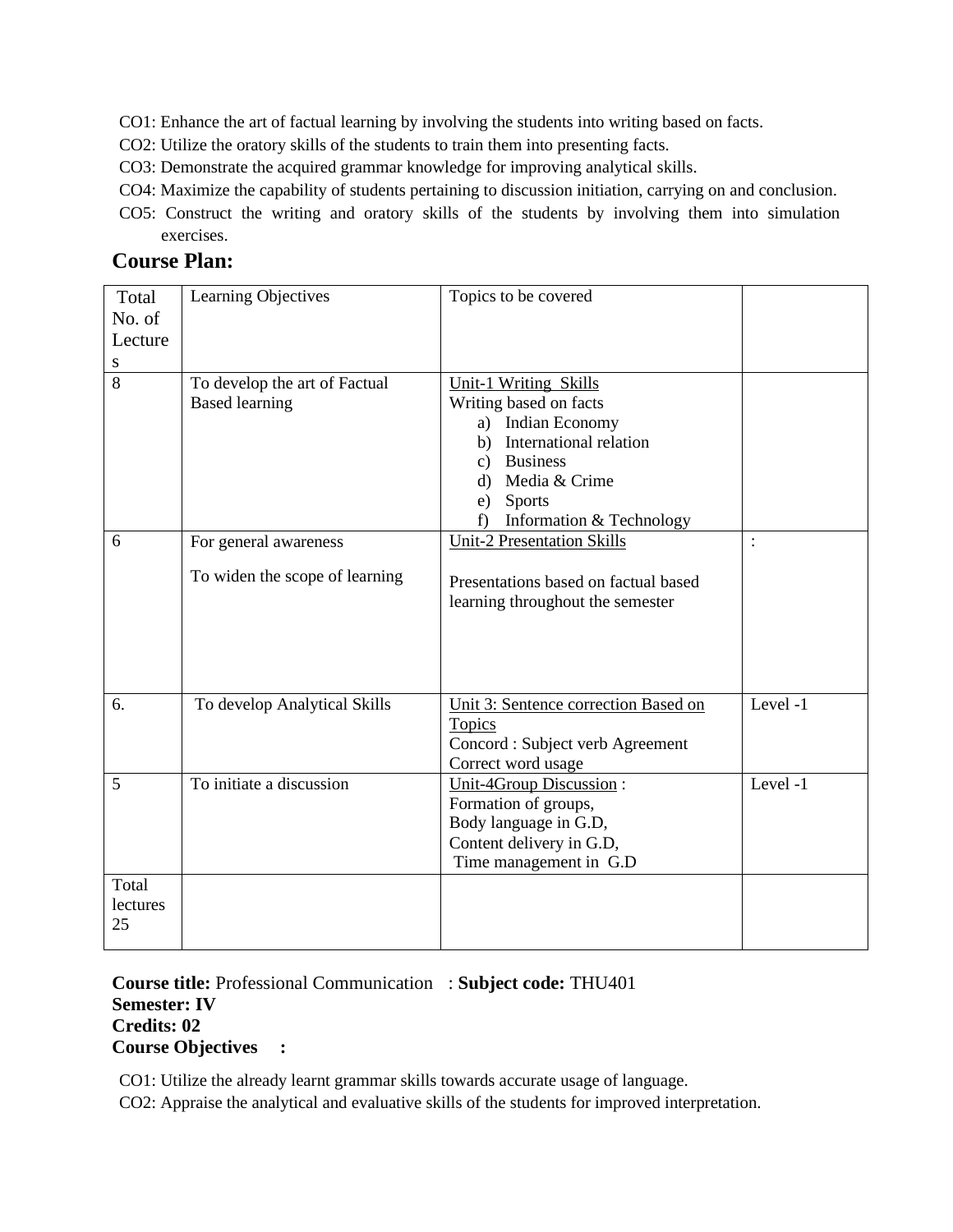CO3: Sharpen the sentence structuring skills of the students.

CO4: Enhance the oratory skills of the students to make them corporate ready.

CO5: Focus on augmenting the verbal communication skills of the students.

## **Course Plan:**

| Total<br>No. of<br>Lectures | Learning Objectives                                                                                                      | Topics to be covered                                                                                                            |                     |
|-----------------------------|--------------------------------------------------------------------------------------------------------------------------|---------------------------------------------------------------------------------------------------------------------------------|---------------------|
| 5                           | For correct usage of language                                                                                            | Unit-1<br><b>Advanced Grammar</b><br>Prepositions & Articles<br>Tenses: Sequences of Tenses                                     | Level -2            |
| 6                           | To develop analytical and<br>evaluative skills<br>To interpret correctly                                                 | Unit-2<br><b>Analytical Skills</b><br>Para jumbles<br>Analogy                                                                   | Level-1             |
| 8                           | To have synchronization in<br>sentence structure<br>To sharpen the functional<br>Grammar & vocabulary skills<br>acquired | Unit -3 I Sentence Correction Based on<br>topics<br>a) Parallelism<br>b) Tenses<br>II Sentence completion -Single word<br>blank | Level-2<br>Level -2 |
| 6                           | To provide forum for constructive<br>discussions                                                                         | Unit-4<br><b>Group Discussions</b><br>Focus on content & Preciseness<br>Body language, linguistic skills                        | Level-2             |
| Total<br>lecture<br>25      |                                                                                                                          |                                                                                                                                 |                     |

**Course title**: Professional Communication **Subject code:** THU501 **Semester: V Credits: 02 Course Objectives** :

CO1: Identify author's purpose and tone to make inferences based on comprehension of text. CO2: Develop an understanding of prefixes and suffixes to identify meaning of the word.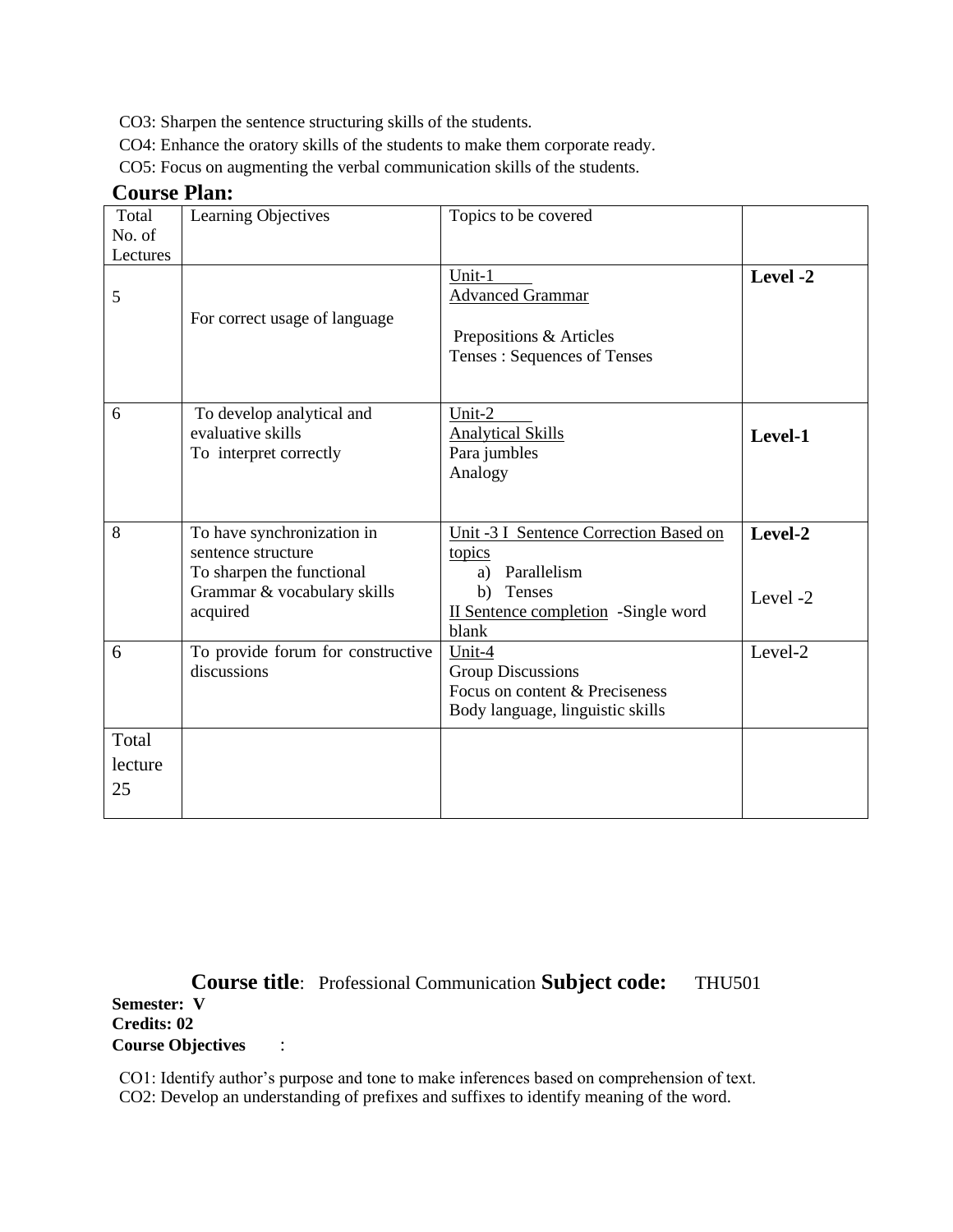- CO3: Understand the importance of critical thinking to construct a logically sound and well-reasoned argument
- CO4: Provide advanced knowledge on debating to the students.
- CO5: Review and analyze the relationship between reading comprehension and critical thinking and improving the vocabulary**.**

## **Course Plan:**

| Total<br>No. of<br>Lecture<br>${\bf S}$ | Learning Objective                       | Topics to be covered                                                                                     |                                                          |
|-----------------------------------------|------------------------------------------|----------------------------------------------------------------------------------------------------------|----------------------------------------------------------|
| 8                                       | To infer the text aptly                  | Unit-1<br><b>Introduction to Reading Comprehension</b><br>a) Basic Tricks<br><b>b</b> ) Short Passages   | Level 1                                                  |
| 8                                       |                                          | <b>Unit-2 Advanced Vocabulary</b><br>Word Formation (Prefix & Suffix)<br><b>Advanced</b> level           | Usage in Quiz<br>or Activities<br>based on<br>Vocabulary |
| $\overline{4}$                          | To develop critical analytical<br>skills | <b>Unit3 Critical Analysis</b><br><b>Critical Reasoning</b>                                              | Level -1                                                 |
| 5                                       | To provide forum for discussions         | Unit-4 Debates and Group Discussions<br>Focus on facts and the principle of refine<br>and crisp language | Level 4                                                  |
| Total<br>lectures<br>: 25               |                                          |                                                                                                          |                                                          |

**Course title:** Professional Communication **Subject code:** THU601

**Semester: VI Credits: 02 Course Objectives :**